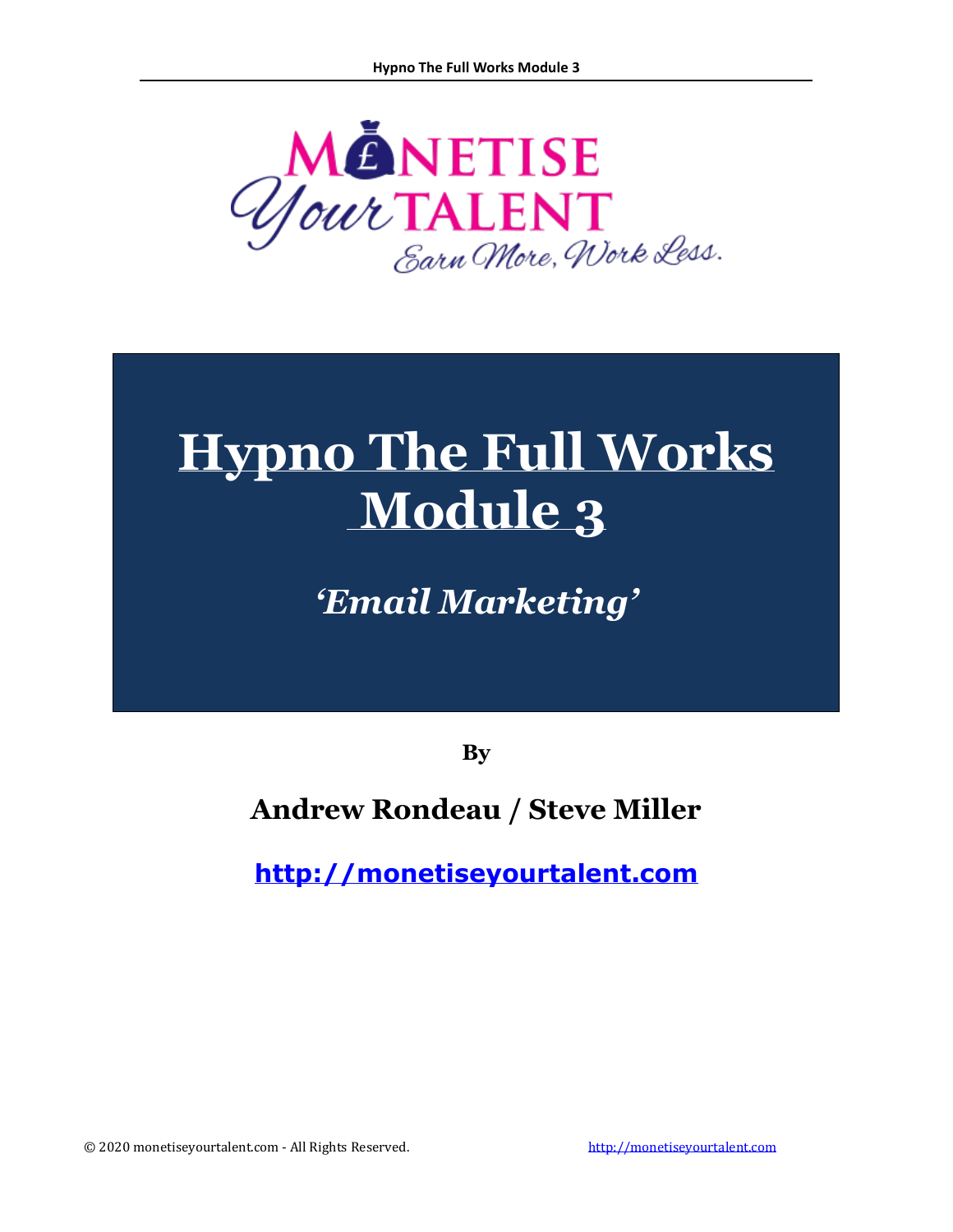## **NOTICE: You DO NOT Have the Right to Reprint or Resell this Manual!**

## You Also MAY NOT Give Away, Sell or Share the Content Herein

#### **All Rights Reserved**

**No part of this report may be reproduced or transmitted in any form whatsoever, electronic, or mechanical, including photocopying, recording, or by any informational storage or retrieval system without express written, dated and signed permission from the author.** 

#### **Disclaimer and/or Legal Notices:**

The information presented herein represents the view of the author as of the date of publication. Because of the rate with which conditions change, the author reserves the right to alter and update his opinion based on the new conditions. The report is for informational purposes only. While every attempt has been made to verify the information provided in this report, neither the author nor his affiliates/partners assume any responsibility for errors, inaccuracies or omissions. Any slights of people or organizations are unintentional. If advice concerning legal or related matters is needed, the services of a fully qualified professional should be sought. This report is not intended for use as a source of legal or accounting advice. You should be aware of any laws that govern business transactions or other business practices in your country.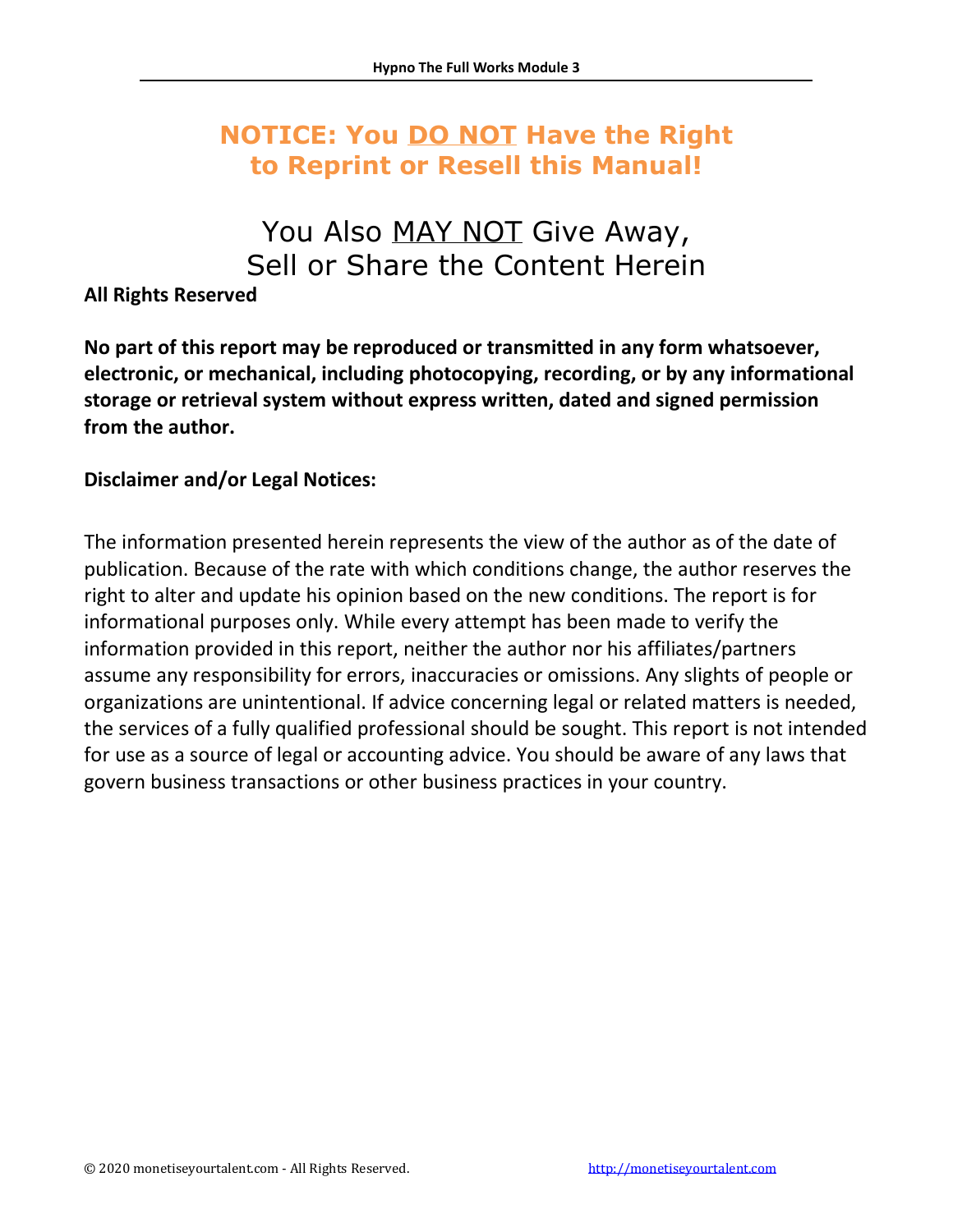Email marketing is one of the methods we use to make our income and over the years it has proven to be very successful.

But many people who start email marketing think all they have to do is build their customer list, email their customer list and the money will come pouring in!

It doesn't quite work like that.

You need to have enticing subject lines.

You have to provide engaging content that your customer list wants to read about.

You have to be consistent in your delivery – i.e. email every week or 2 emails every week or 3 emails every week. Decide and stick with the consistency.

So let's start getting into the detail so your email marketing will be successful…

#### **Making Your Emails Spam Free**

One of the biggest issues with email marketing is that very often your emails just don't arrive in your customers inbox. It could end up in their 'spam' folder or just not arrive at all.

The 'receiving' email services like Gmail, Hotmail, Yahoo, etc. all have their own way of checking incoming emails for spam. And very often the genuine email you have sent gets discarded as spam and never arrives.

When it comes to email marketing, anything over a 30% open rate is deemed excellent.

So if you have a customer list of 1000 subscribers, if 333 open the email you are doing really well. Average numbers are much lower, like 20 – 25%.

The first hurdle to overcome is to ensure your email arrives in your customers email inbox.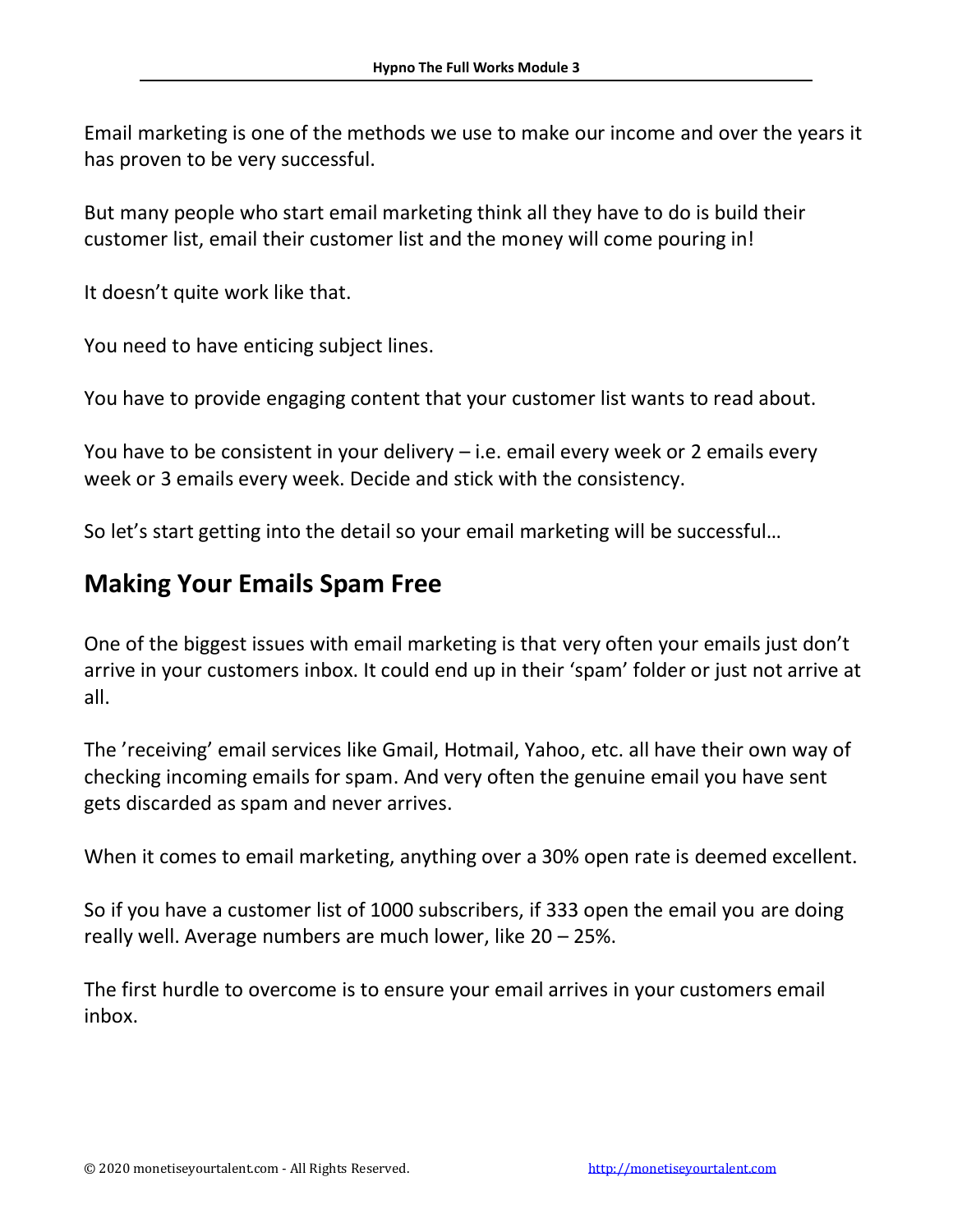You can increase the chances by:

- 1. Use your name and website address for the 'from' email address. For example: [andrew@webuildyourblog.com](mailto:andrew@webuildyourblog.com)
- 2. Use your name as the person sending the email.
- 3. Ask your subscribers to add your email to their address / contact list. Ask them to 'whitelist' your email address. Each email service has a different method to whitelist an email address but you can easily find the most common methods online and include a link within your email to help the subscriber complete the 'whitelisting'.
- 4. Don't use 'spam' type words in the subject line like 'cash', 'win'…even 'free' can ensure your email goes straight into the spam bin.
- 5. Sometimes you will include a text link to a website within the email content. Don't use 'click here' at the text link. Many spam emails use 'click here' to hide the website you will land on. Your subscribers want to know what they are clicking on. Use the website address as the text link.
- 6. Stick with the standard fonts and colours. Verdana and black. Spamming emails often use lots of fancy type fonts and colours.
- 7. Don't just send an image in an email. If you do want to send an image, ensure you also add in some text as well. If it's just an image, it can be classed as spam.
- 8. Don't include any attachments like a Word doc or PDF. They can be blocked by the spam filters. Upload the document to your website and add a link to it in the email.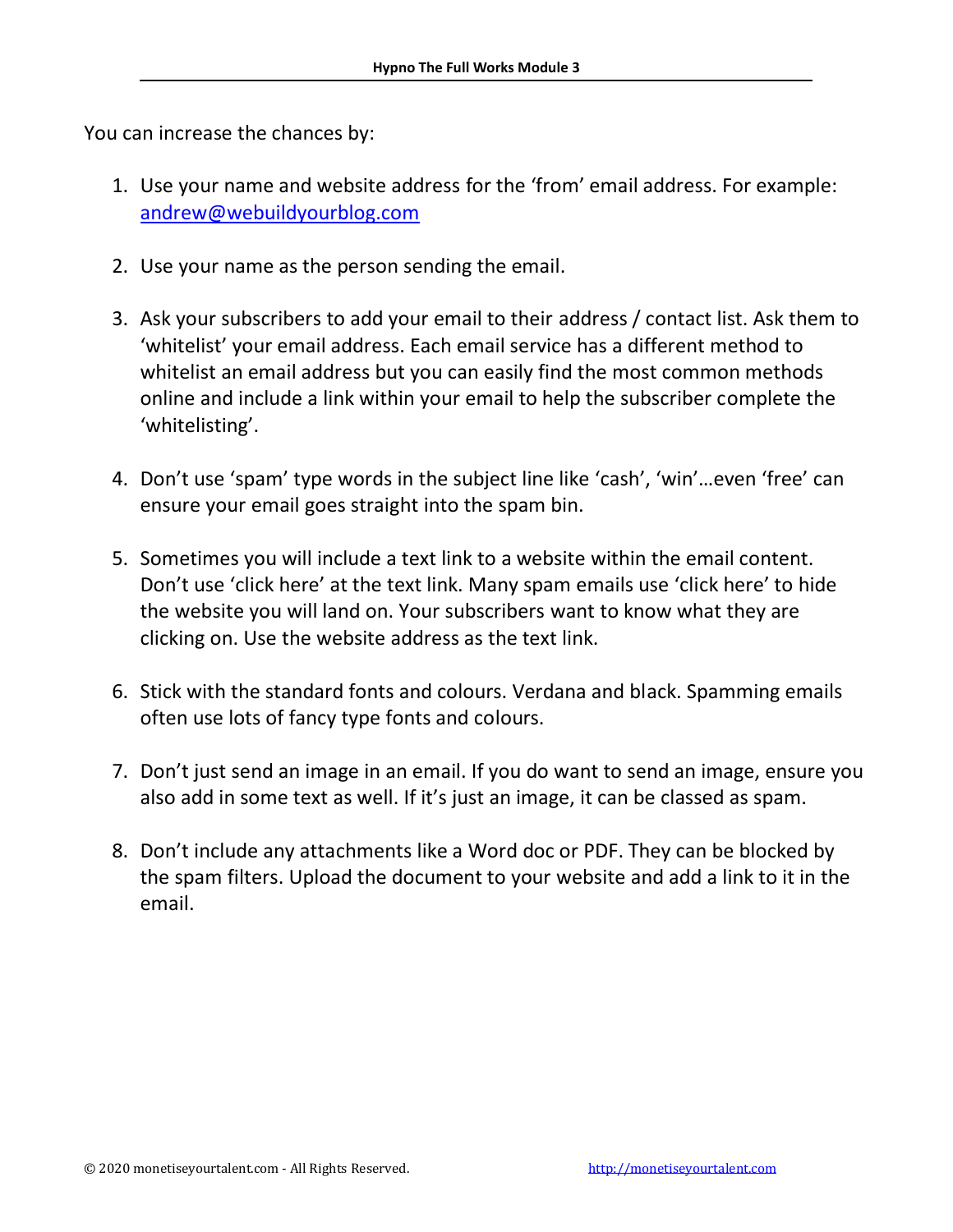### **How To Make Your List Love You**

Your subscribers have signed up with you for a reason. They believe you can help them with their issue / problem / concern. By the way, they also know you are going to try and sell them something! And of course, we all know that's why you have built a customer list…to sell, sell, sell!

But no-one…well very few…are going to buy from you before they see how good you are. They want to see how much of an expert you are. They want to see you getting results with others. They want to see why you are different to all the rest. And, they want to see that you 'click with them'. They want to like you, your ideas, your methods, your personality, etc.

Phew!

And you have to do all that in emails!

That's your job.

Your very first email should introduce you, give them their freebie (what they signed up for) and tell them what's coming up. Always tell them what's coming next…sell the next email.

Example: In 3-days, I'm going to share the best way to tone up your upper arms in 2 easy steps. Look out for it!

And also include links to your social media sites. Ask them to join you on social media.

Now…your list aren't going to love you if they don't open your emails. For them to love you, you must get them to open and read your wonderful emails.

Now let's assume you have got through the spam filters and your email is sitting in your subscribers email inbox. Now you have got to get them to open.

That's where the subject line comes in.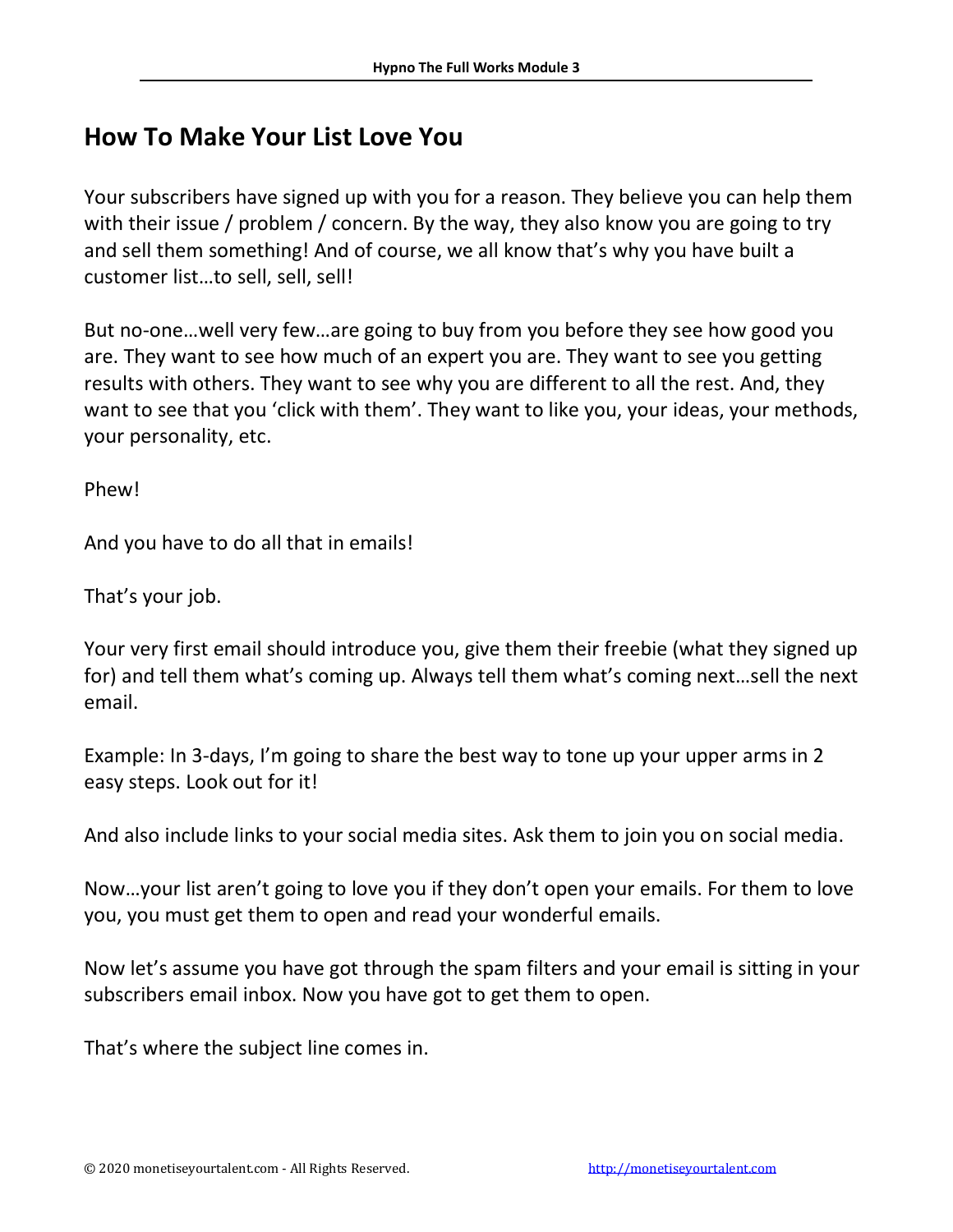Give the subscriber a reason to click on the email. You can do this in one of two ways (or a combination). Specifically, you can present a benefit and/or arouse curiosity.

Let's start with presenting a benefit…

A benefit tells your reader what's in it for them if they open your email. Think about what your subscribers want the most. What are their problems? What sort of solutions are they seeking? Then you take what they want and present it in your subject line.

Let's give you examples of benefits:

- Get whiter teeth
- Lose weight the easy way
- Housetrain your puppy
- Find your soul mate
- Get closer to God
- Get rid of garden pests
- Improve your heart health

Get the point? If your prospects have any of the problems addressed above (such as yellow teeth, excess pounds, an un-housebroken puppy, etc.), then you can bet a subject line which promises them a solution (especially an easy solution) is going to get their attention.

Now let's look at curiosity…

#### **Arouse Curiosity**

When you arouse curiosity, it's like creating an "itch" in your subscribers. And the only way they can scratch that itch is by opening your email. That's why a subject line that arouses curiosity the right way can be extremely powerful.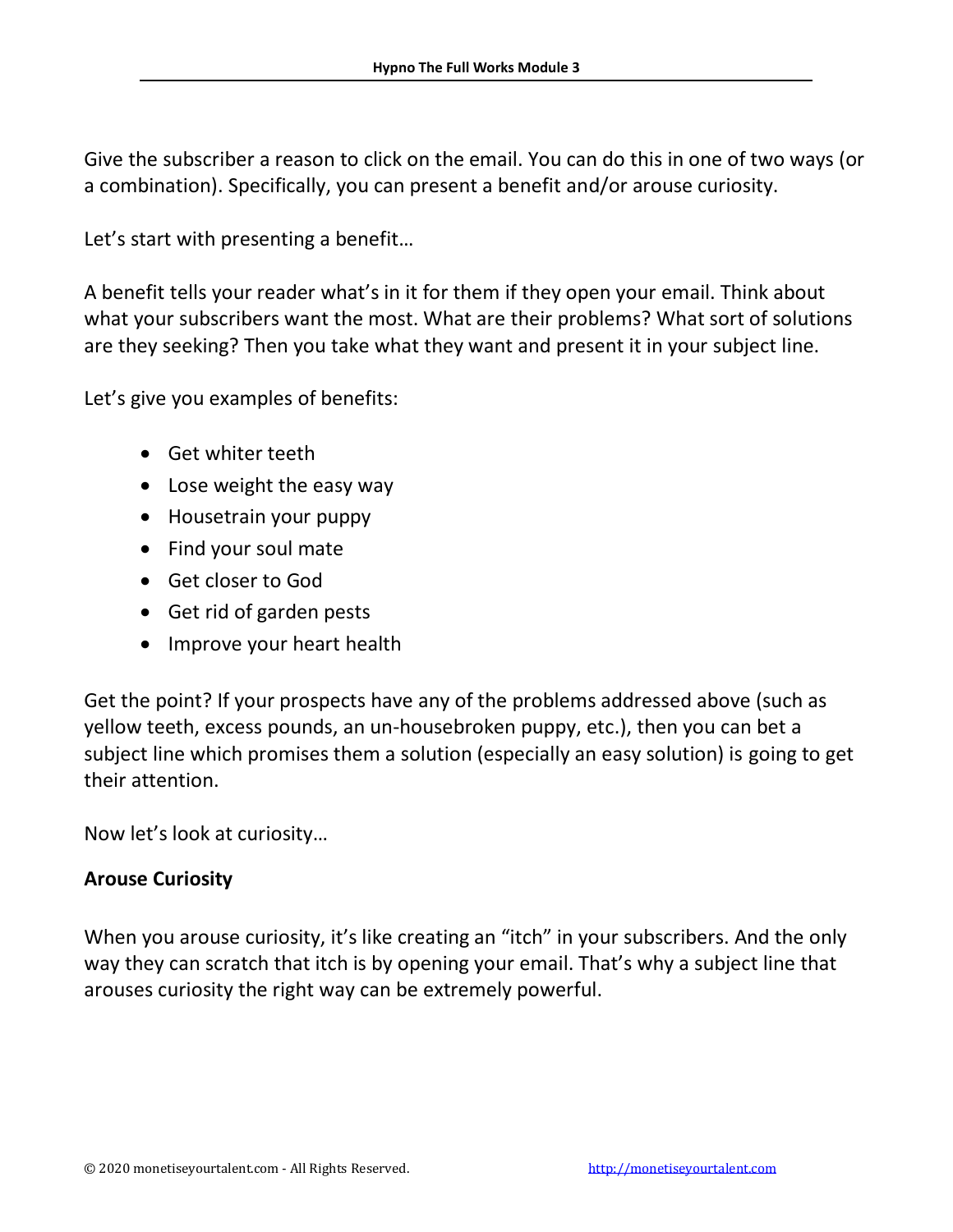Here's how to arouse curiosity:

- **Hint at a secret.** People are naturally curious about secrets, so they'll click on the email just to find out what the secret is. You can use words like "discover," "secret," "revealed" and similar to trigger the curiosity aroused by secrets.
- **Share a benefit while countering assumptions.** For example, most people assume they'll have to endure hunger pangs and exercise in order to lose weight. You can arouse curiosity by countering these assumptions like this: "Lose weight fast without hunger pangs or exercise!"

As you can see, it's fairly easy to arouse curiosity while presenting a benefit. The last example does this. It shows a benefit (lose weight fast) and arouses curiosity (without hunger pangs or exercise).

#### **Use These 25 "Plug and Play" Templates**

#### **1. Who else wants [a benefit]?**

#### Examples:

- Who else wants to lose weight?
- Who else wants a better golf game?

#### **2. The #1 way to [get a benefit]…**

- The #1 way to get rid of garden pests...
- The #1 way to get ripped abs...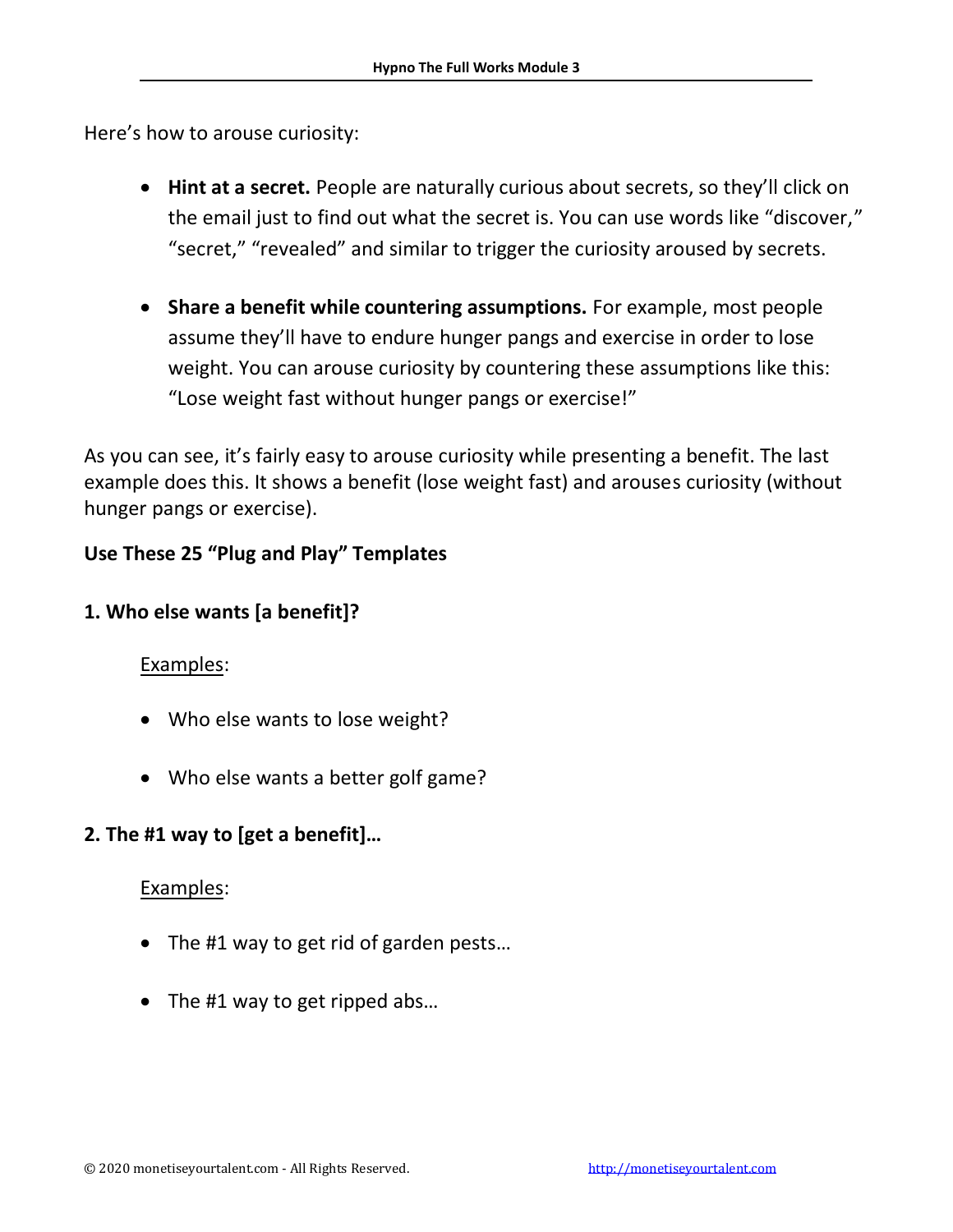#### **3. The world's best-kept [topic] secret…**

#### Examples:

- The world's best-kept dieting secret…
- The world's best-kept copywriting secret…

#### **4. What your [type of expert or other person] doesn't want you to know…**

#### Examples:

- What your doctor doesn't want you to know…
- What your dog trainer doesn't want you to know…

#### **5. What do [experts] know [about topic]? (see inside)**

#### Examples:

- What do beauticians know about picking the right shampoo? (see inside)
- What do dermatologists know about getting rid of acne? (see inside)

#### **6. This [topic] secret surprised me…**

- This rose-growing secret surprised me…
- This golf-putting secret surprised me…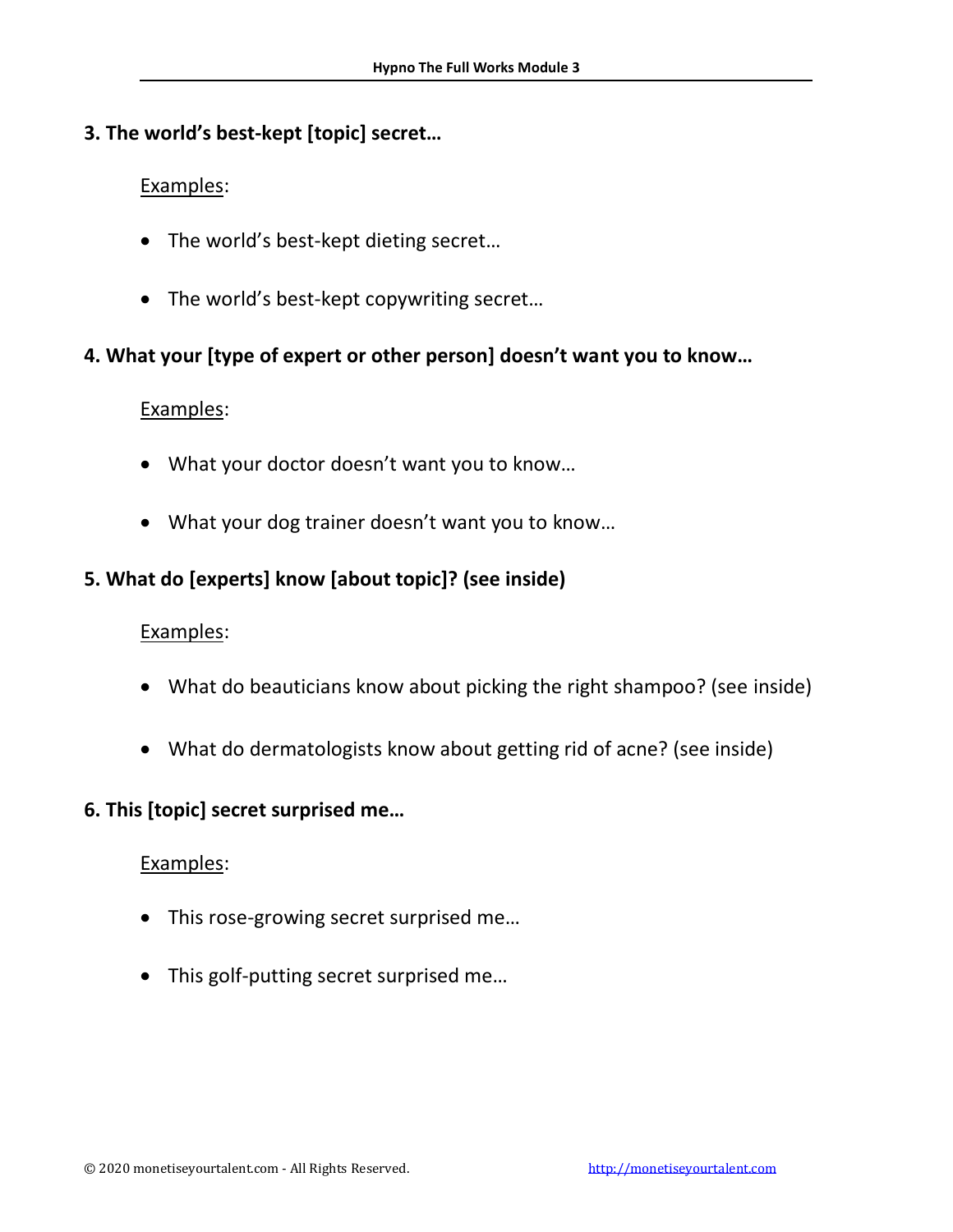#### **7. [Getting bad result]? Try this…**

#### Examples:

- Hitting a weight-loss plateau? Try this…
- Getting poor response rates? Try this...

#### **8. This [topic] tip will blow your mind…**

#### Examples:

- This copywriting tip will blow your mind...
- This fishing tip will blow your mind…

#### **9. [number] [topic] tips and tricks for surefire [benefit]…**

#### Examples:

- 10 dieting tips and tricks for surefire weight loss...
- 7 marketing tips and tricks for a surefire revenue boost…

#### **10. Think you know [how to get a benefit]? Think again…**

- Think you know how to grow your list? Think again…
- Think you know how to get huge pecs? Think again…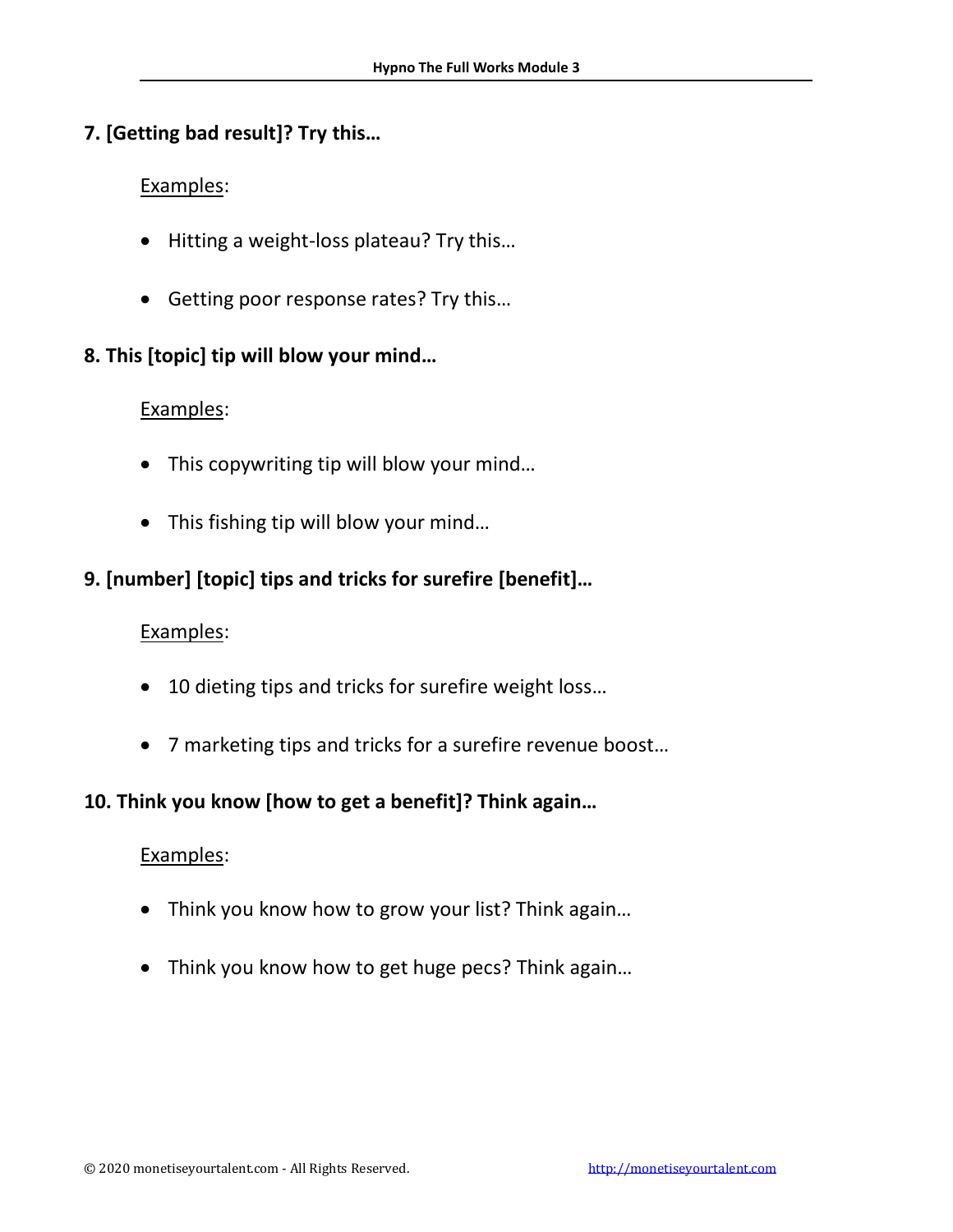#### **11. Secrets of [specific expert group]…**

#### Examples:

- Secrets of highly paid copywriters…
- Secrets of thin people…

#### **12. The surefire way to [get a benefit]…**

#### Examples:

- The surefire way to lower your heating costs...
- The surefire way to retire to Costa Rica on a budget…

#### **13. {name}, do you ever [wish for something or do something]?**

#### Examples:

- {First Name}, do you ever wish you could write a novel?
- {First Name}, do you ever wish you could wear a bikini again?

#### **14. Finally, [getting a benefit] made easy…**

- Finally, book publishing made easy…
- Finally, piano playing made easy…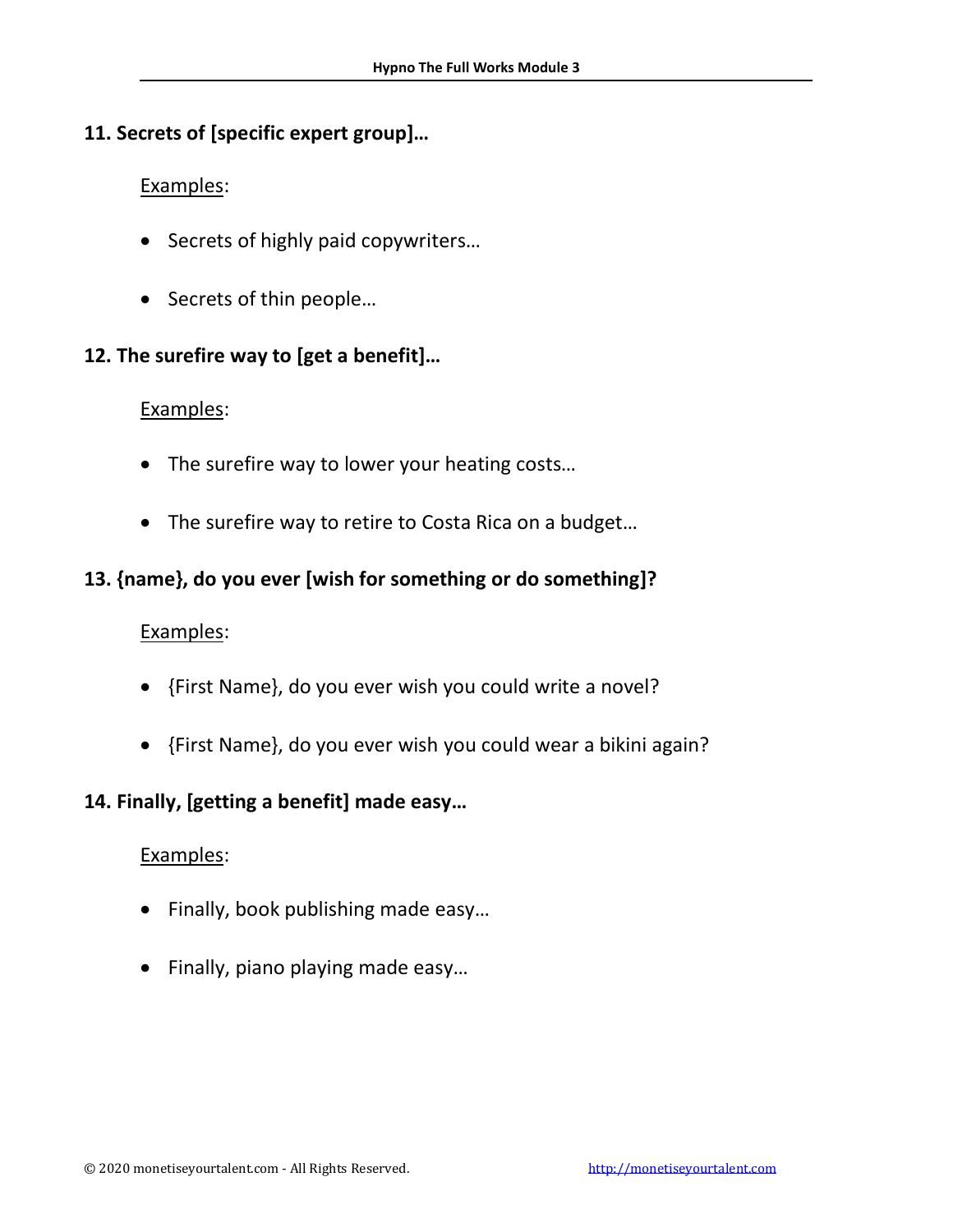#### **15. Heads up: there are/is just [time frame] left to get [benefit]…**

#### Examples:

- Heads up: there is just one day left to get a 50% discount…
- Heads up: there are just 12 hours left to claim your webinar seat…

#### **16. [number] habits of [successful type of person]…**

#### Examples:

- The 7 habits of naturally slender people...
- The 10 habits of million-dollar business owners…

#### **17. How to [get benefit] without [bad side effect]…**

#### Examples:

- How to lose weight without hunger pangs…
- How to get a great job without a college degree...

#### **18. No more [bad results or side effects] – see inside…**

- No more aphids eating your plants see inside…
- No more coffee-stained, yellow teeth see inside…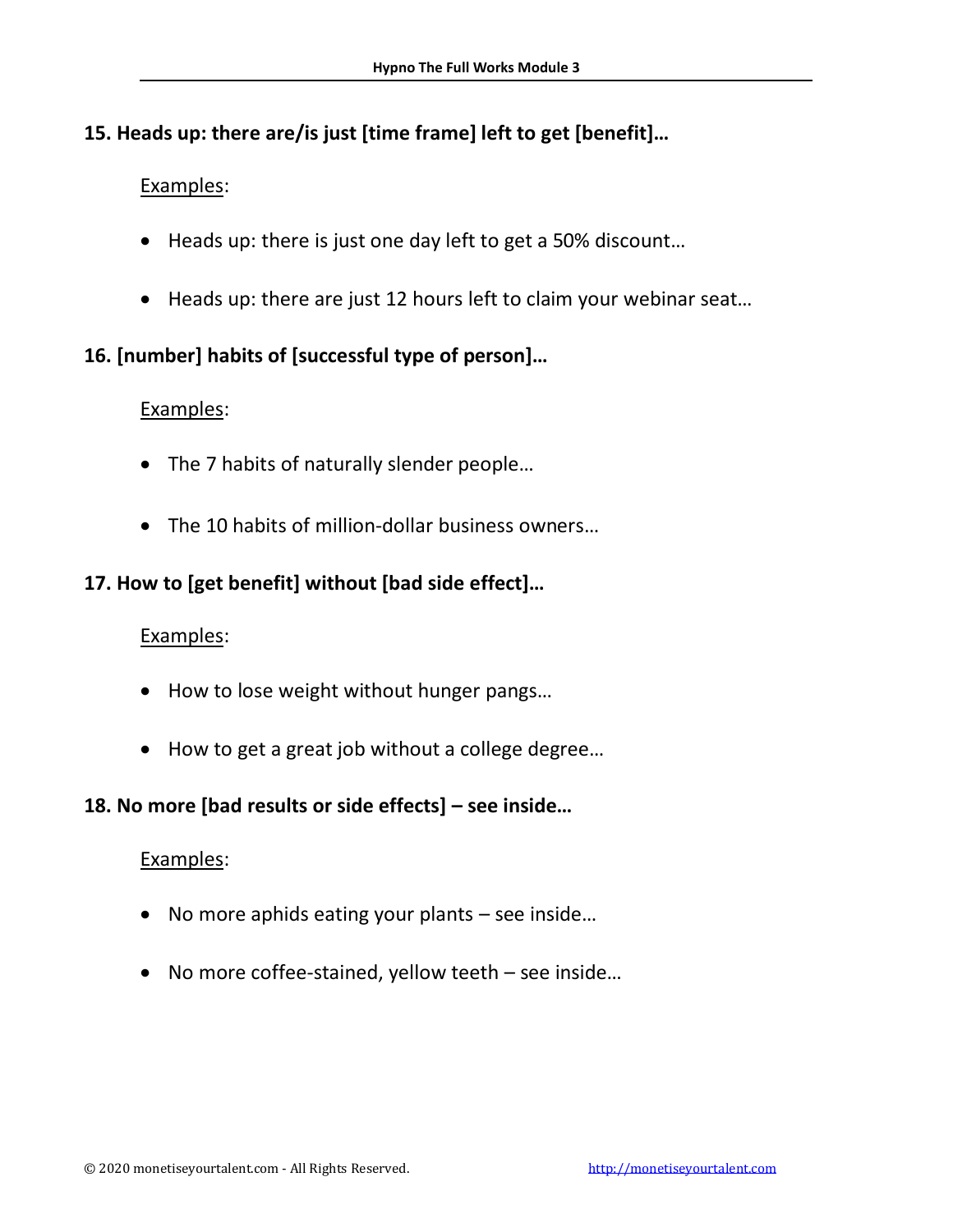#### **19. Here's the best way to [get a benefit]…**

#### Examples:

- Here's the best way to buy a home when you have bad credit…
- Here's the best way to housetrain a poodle...

#### **20. How [a type of person] [got a good result]…**

#### Examples:

- How a former lorry driver made a million pounds last year…
- How a busy mum dropped 25 pounds the quick and easy way…

#### **21. What every [type of person] ought to know…**

#### Examples:

- What every bodybuilder ought to know…
- What every gardener ought to know…

#### **22. Everyone is raving about [product] – here's why…**

- Everyone is raving about MonetiseYourTalent.com here's why…
- Everyone is raving about Steve Miller's Weight Loss Methods here's why…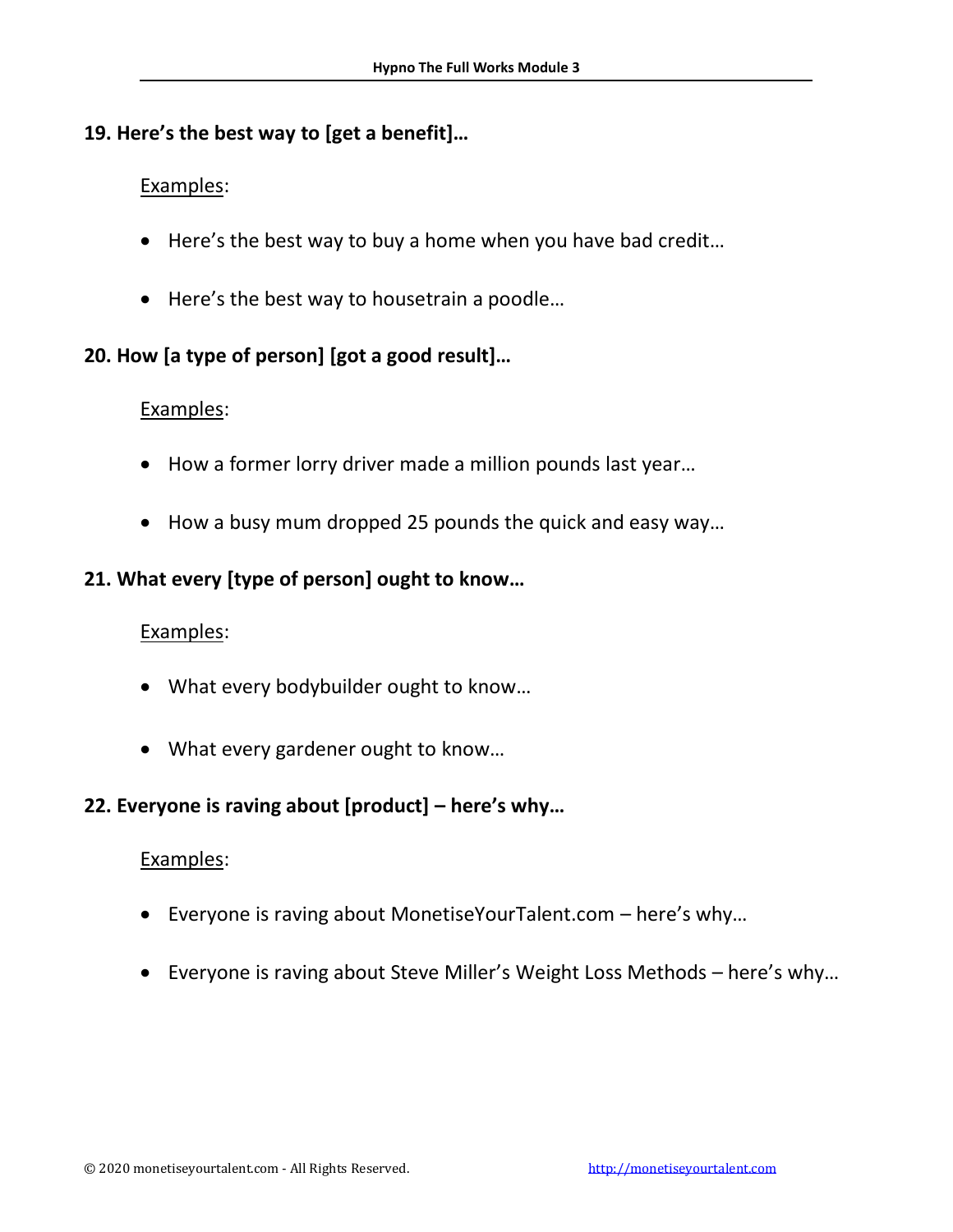#### **23. Don't buy [type of product] until you read this…**

#### Examples:

- Don't buy a dog kennel until you read this…
- Don't buy a baby's car seat until you read this…

#### **24. Have you heard about [product] yet?**

#### Examples:

- Have you heard about our Membership Monetisation yet?
- Have you heard about Steve Miller's newest book yet?

#### **25. [Getting a benefit] is easy when you know this…**

#### Examples:

- Getting bigger biceps is easy when you know this…
- Cleaning a Porsche carburettor is easy when you know this …

Now the content must deliver on what you promised in the subject line.

Here are some content ideas that will get your subscribers to know you better and those that stay (i.e., don't unsubscribe), will begin to love you.

#### **Share your strong opinions**

If you feel {weight loss clubs are a waste of time} {nicotine patches are so expensive and make things worse}, tell your subscribers why. And what method you prefer to use.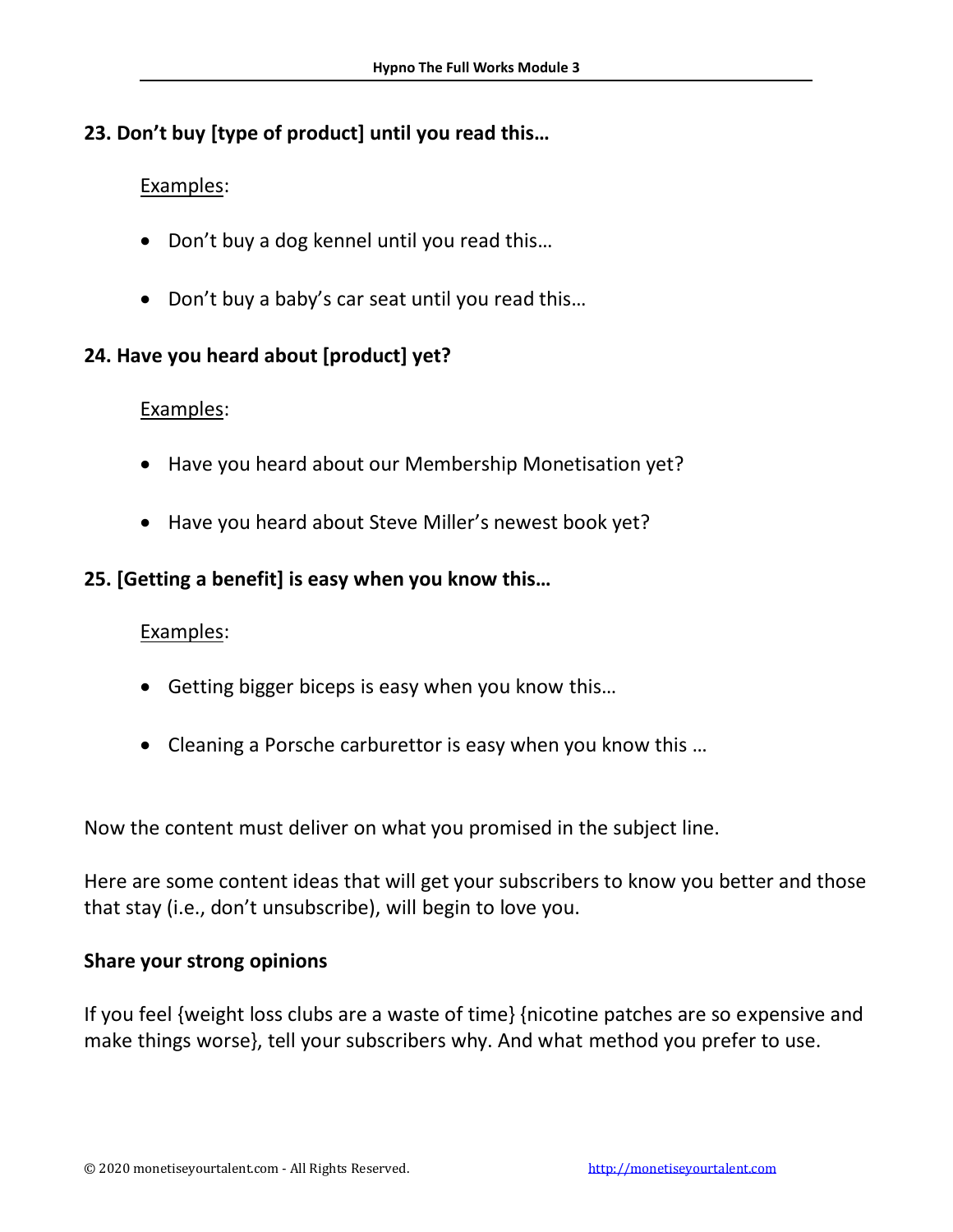#### **The One Thing…**

Share the one thing…the top thing that your subscribers should do to {stop smoking} {overcome their fear of spiders}

#### **Myths**

Your job here is to smash the myths to pieces and tell them the right action they should be taking.

#### **Share a Checklist**

To {stop smoking} here are the 3 things you should do from today:

#### **The Big Mistake…**

I have helped hundreds of private clients to {stop smoking} {lose weight}, and I have noticed that the SAME mistake crops up again and again!

Don't make the same mistake yourself!

[Add mistake]

Tell them what to do instead.

#### **Share Some Stats**

Did you know that 2 in 5 people who smoke die before they reach 70 years of age?

(We just made that up…don't quote us!)

Shocking right?

Elaborate on the stat a bit more.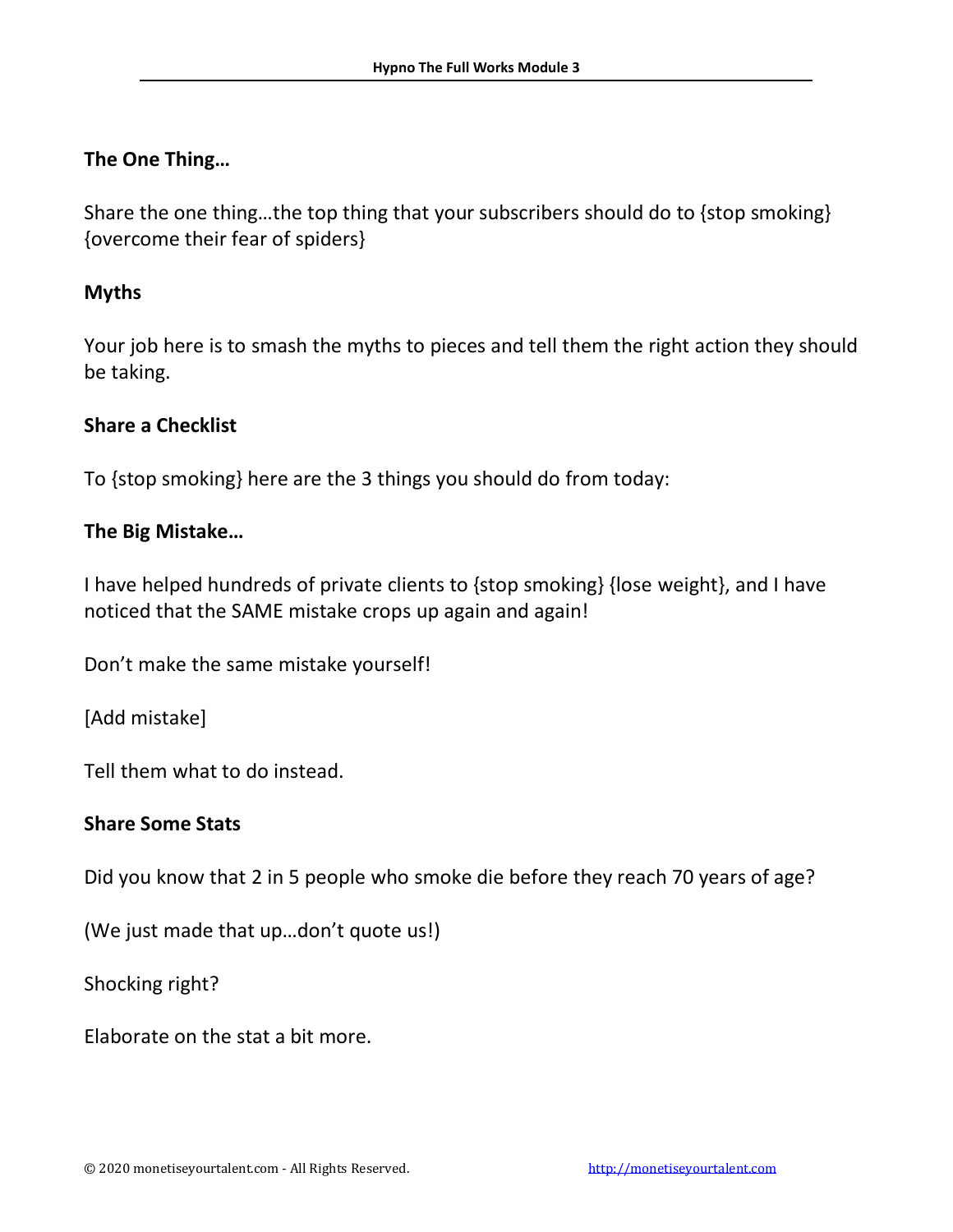I'm here to help you {stop smoking}. Just reply to this email and tell me why you cannot stop.

There are some ideas you can use to share your knowledge, help your subscribers and get them to love you.

We also want to share some ways in which you can interact with your subscribers via email. Starting to interact with your subscribers will build a connection between you and eventually that connection will lead to sales.

Some examples:

Ask them for their opinion about something

Survey your audience & share the results

Ask them a question

Ask for a favour

Challenge them to do something this week

#### **Selling Client Sessions**

As we said earlier the whole point behind building a list is to sell to them.

But you cannot just say…buy my stuff!

You still have to share your knowledge, expertise, etc.

Here are some email ideas to help convert your subscribers into buyers:

#### **Case Studies**

Feature someone who has had a positive outcome while working with you.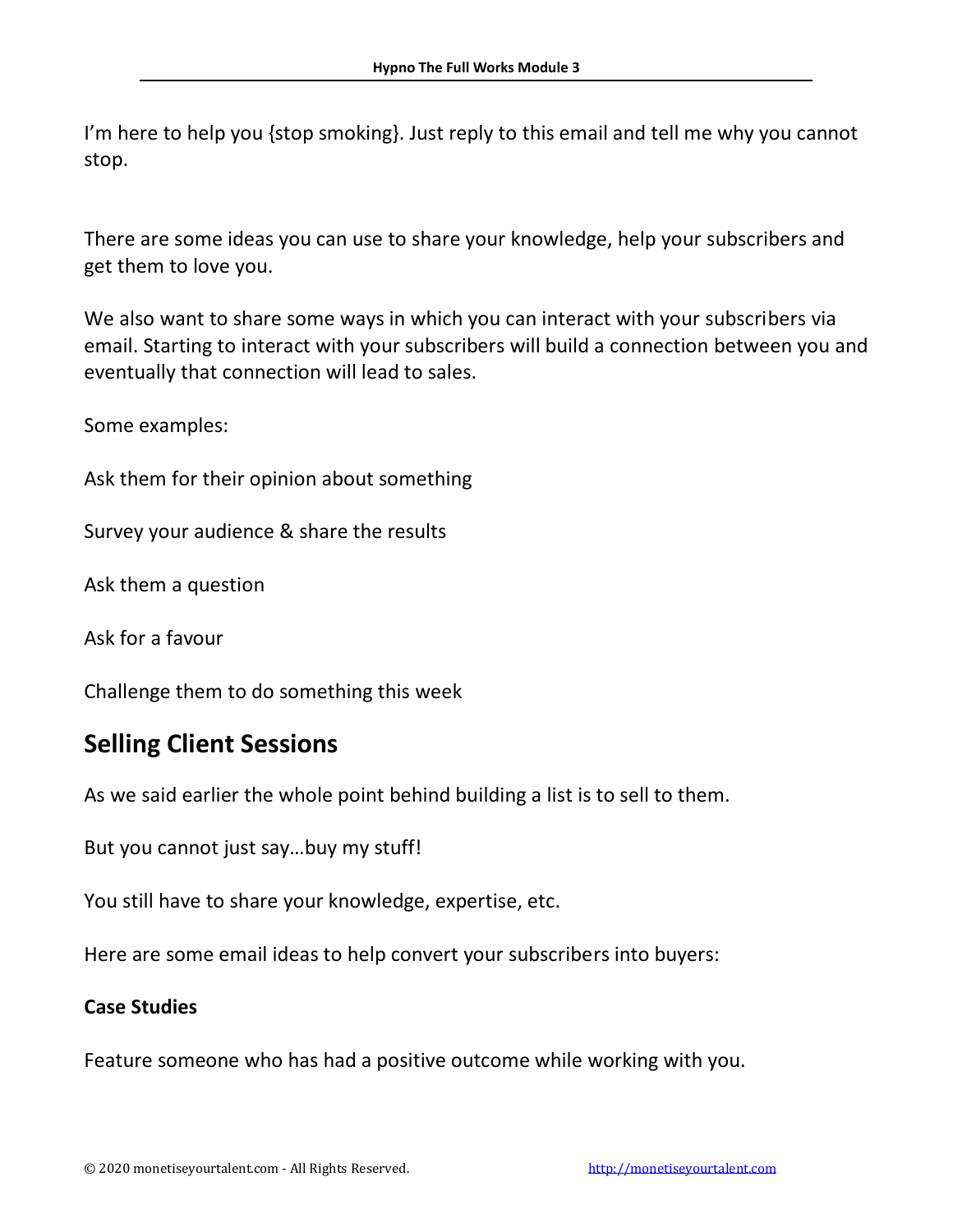How {Sandy} {Stopped Smoking} In Under 3 Weeks

Tell them how {Sandy} used your product / services to get the result they desired.

If before/after pictures are relevant, include them.

Then talk about your course / services.

Example:

Some of you may even think that the process to stop smoking is complex and scary.

Today, I want to tell you that it doesn't have to be so. I'm here to share the good news about Sandy.

Sandy followed my proven plan as outlined in my course, {course name}.

In just 3 weeks, Sandy followed the steps that she learned.

Elaborate on the steps and what Sandy did.

Sandy made it happen. She took the action and because she did, she now no longer smokes, You can achieve the same.

If you are struggling to stop smoking, then [course name] is for you.

If you are an action taker, join me now. You won't regret it.

#### **Help them**

I want to help 3 of you today

Last month was my best month ever. I gained 55 new clients all wanting to lose weight. 55 and the vast majority from word of mouth. i.e. recommended by previous clients.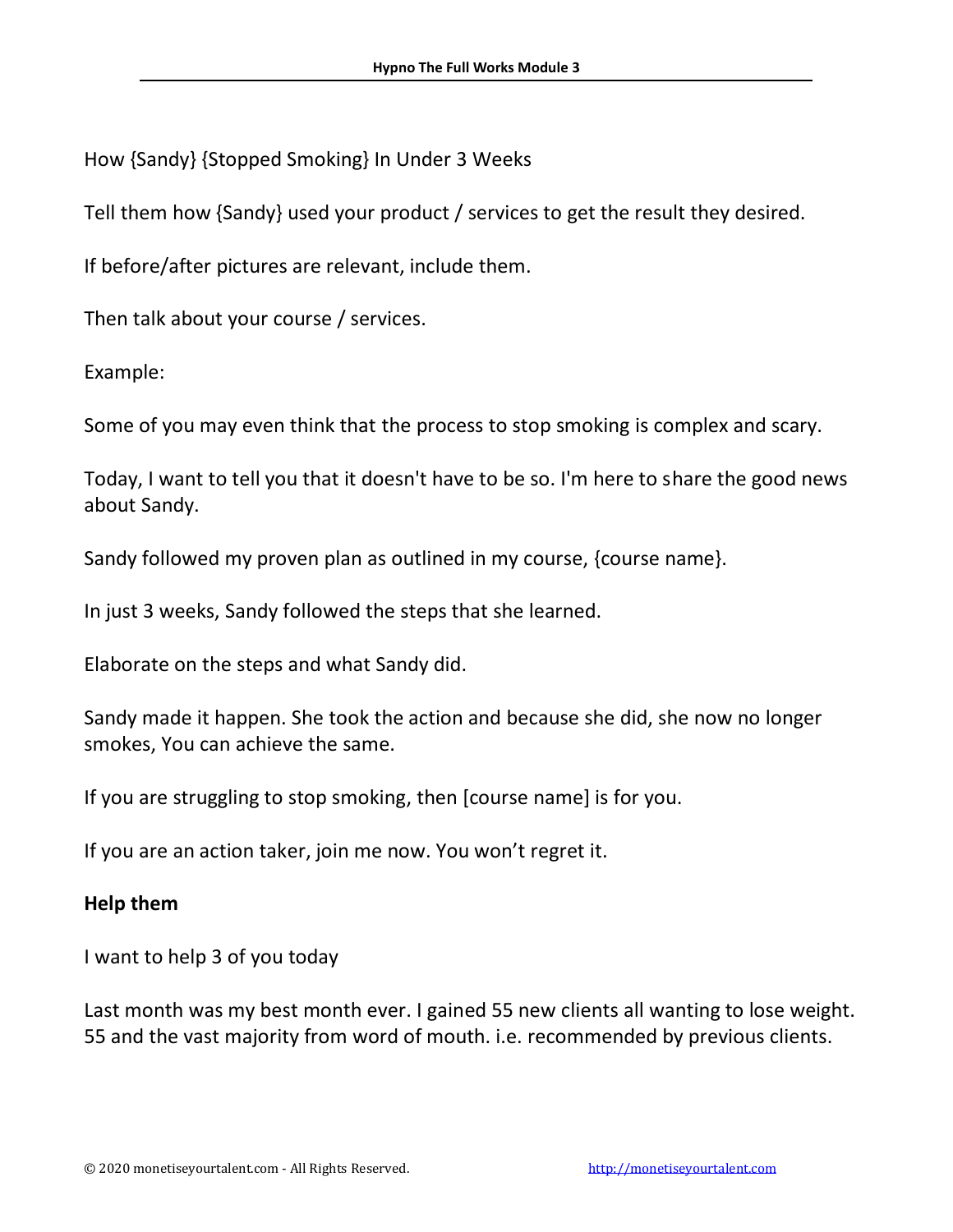Now…I'd like to help 3 of you.

How would you like to have a 30-minute complimentary phone call where we will discuss how you can lose weight?

This is how it will work:

- 1. Reply to this email (first 3 only, sorry) and we will set up a time to talk on the phone
- 2. During the call, I'll help you discover the best ways for you to lose weight
- 3. If we are a good fit, at the end of the 30 minutes, we'll talk about how I can work with you further to help you lose weight for good.

No catch. No obligation. But I only have room for 3.

Reply now!

#### **What should we add into my new course**

A great way to get your subscribers involved is to tell them about your new course and what they would like to see in such a course.

I'm launching a new product / service called [xxx] and it is all about helping you to {stop smoking}.

I want to make sure that I include what YOU want in the course... so could you spare a minute to help me…help you?

Just reply to this email and let me know.

Thanks for helping me understand what you need!

#### **Follow Up Email**

X days ago, I asked you what you would like to see inside my new course [Course Name].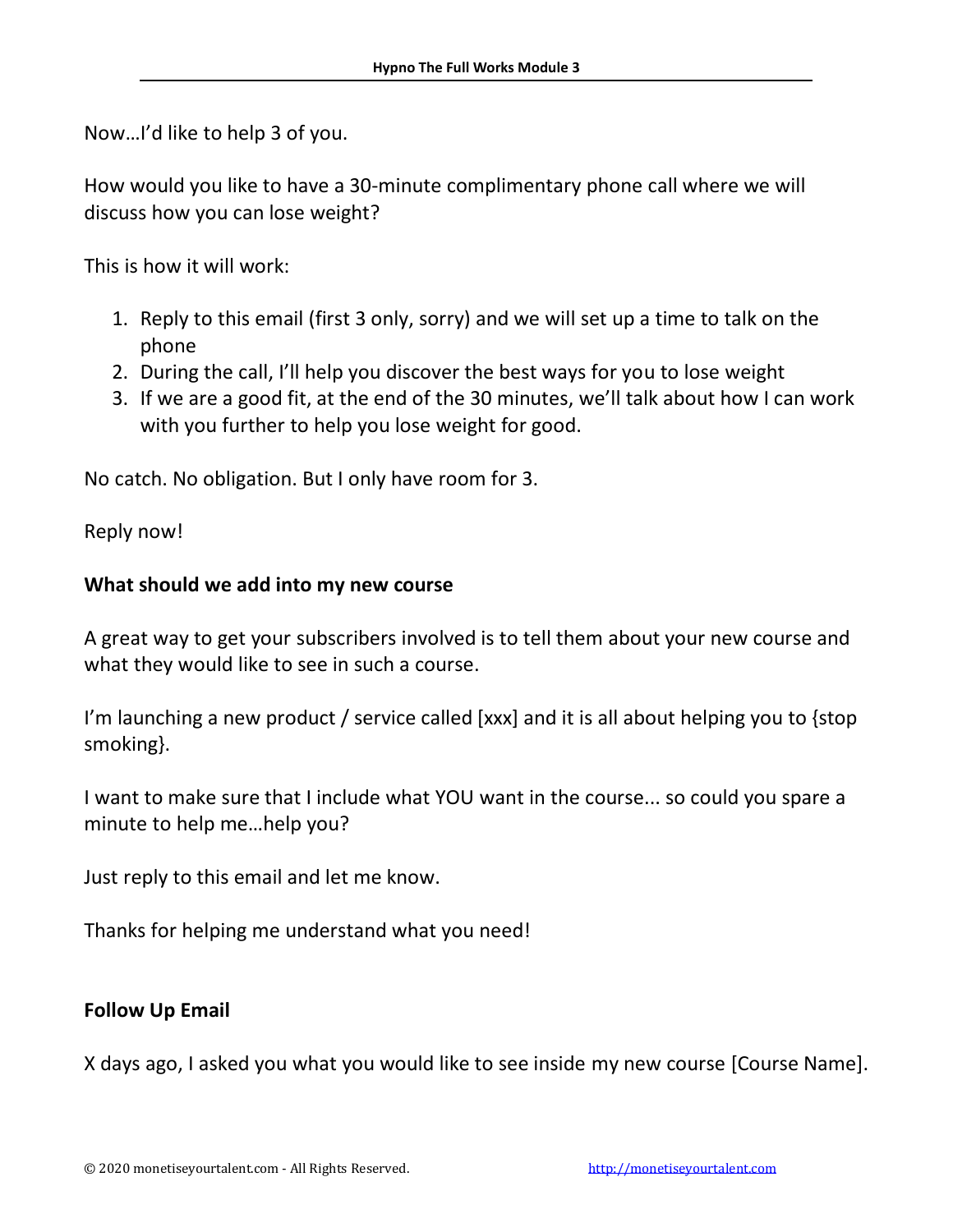As a result of your feedback, we have added a couple of things into the program to make it even better than it already is.

Here's a list of things you said you wanted included in [course name}

List of things

[Course name] has been designed to help you [stop smoking] and I am so grateful for your input, to make it even better,

Next week, we go live with [product name]

Sign up for the waiting list [link to the waiting list] to be the FIRST to hear about it when it's open for enrollment!

Plus, there will be juicy early bird private bonuses for people who are on the waiting list too!

## **Recommended Resources**

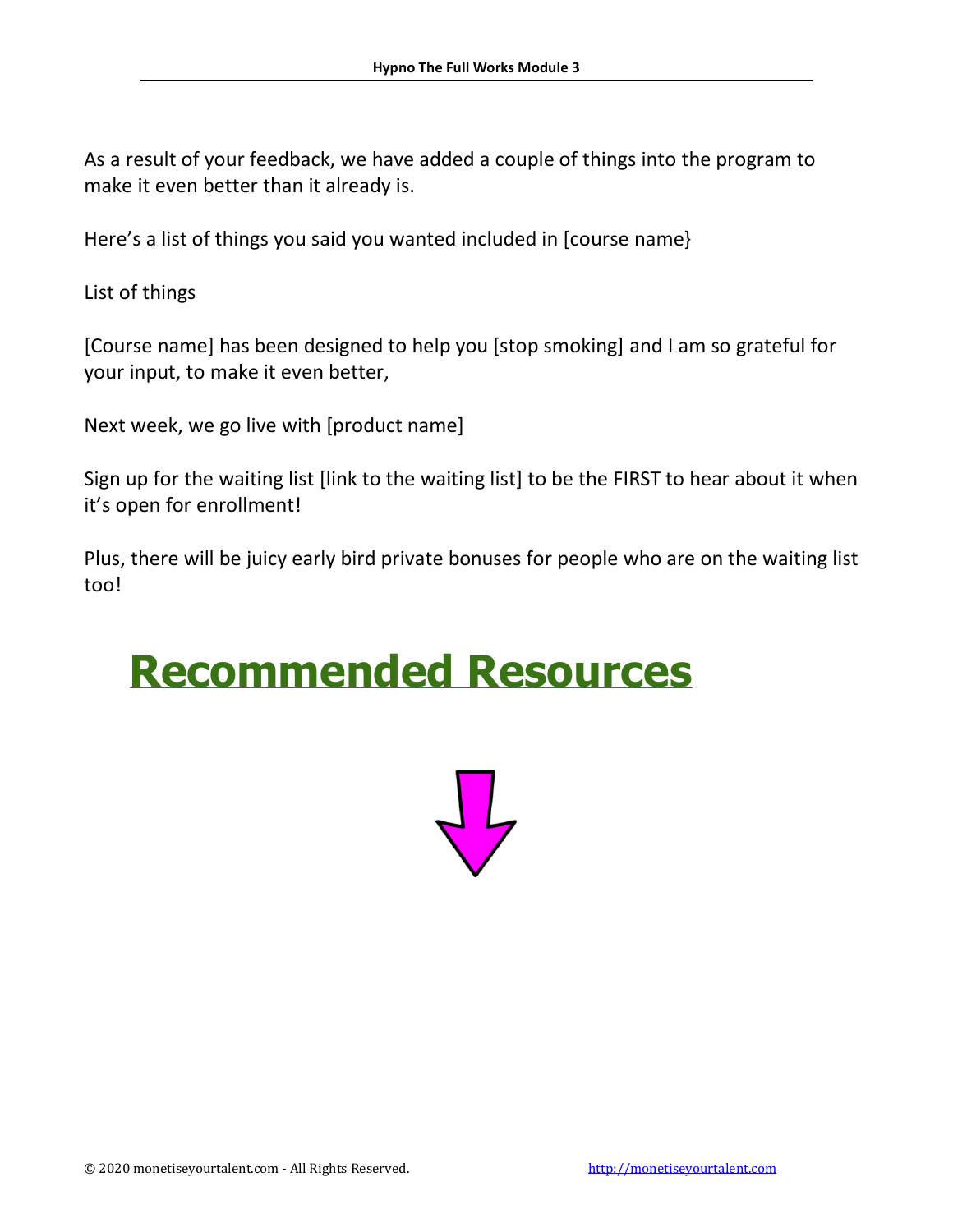## eGuide Monetisation…



## *Discover How Writing 7-15 Page eGuides Allows You To Build Your Own Information Product Empire And Make Massive Passive Income…For £9, £47, £97 And Even £997 Per Order In 5 Hours Or Less!*

*Click Here:*

<http://monetiseyourtalent.com/eguide-monetisation/>